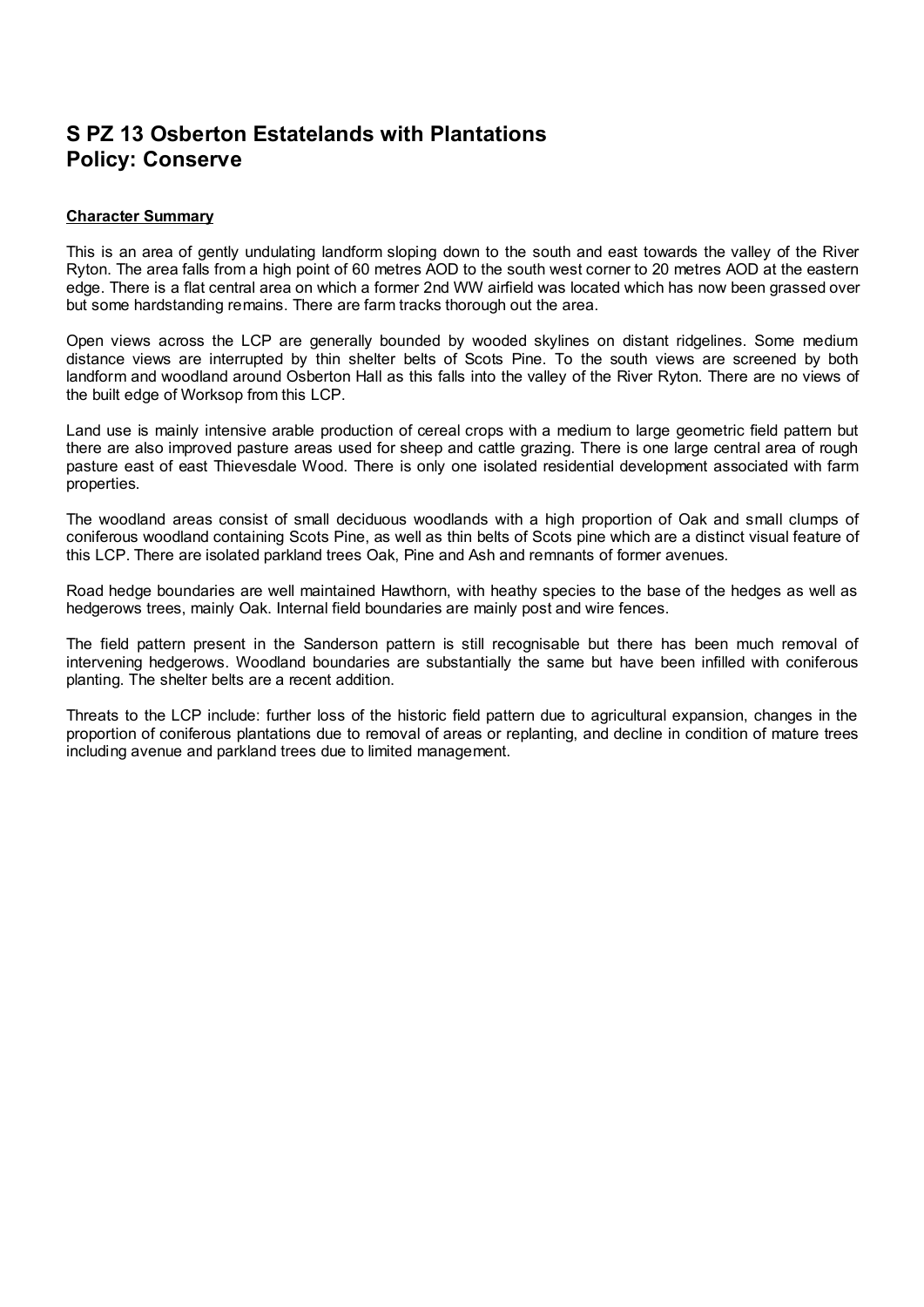# **S PZ 13 Osberton Estatelands with Plantations**

| <b>PHOTOGRAPH</b>                                                                                                                                                                                                                                                                                                                                                                                                                                                                                        | <b>CONTEXT</b>                                                                                             |                              |                                       |                              |
|----------------------------------------------------------------------------------------------------------------------------------------------------------------------------------------------------------------------------------------------------------------------------------------------------------------------------------------------------------------------------------------------------------------------------------------------------------------------------------------------------------|------------------------------------------------------------------------------------------------------------|------------------------------|---------------------------------------|------------------------------|
|                                                                                                                                                                                                                                                                                                                                                                                                                                                                                                          | NCC Landscape Type: Estatelands with Plantations<br>Policy Zone: S PZ 13<br>Landscape Character Parcel: 64 |                              |                                       |                              |
|                                                                                                                                                                                                                                                                                                                                                                                                                                                                                                          | Condition                                                                                                  |                              |                                       |                              |
|                                                                                                                                                                                                                                                                                                                                                                                                                                                                                                          | Good                                                                                                       | <b>REINFORCE</b>             | CONSERVE &<br><b>REINFORCE</b>        | <b>CONSERVE</b>              |
|                                                                                                                                                                                                                                                                                                                                                                                                                                                                                                          | Moderate                                                                                                   | CREATE &<br><b>REINFORCE</b> | CONSERVE &<br><b>CREATE</b>           | CONSERVE &<br><b>RESTORE</b> |
|                                                                                                                                                                                                                                                                                                                                                                                                                                                                                                          | Poor                                                                                                       | <b>CREATE</b>                | <b>RESTORE &amp;</b><br><b>CREATE</b> | <b>RESTORE</b>               |
|                                                                                                                                                                                                                                                                                                                                                                                                                                                                                                          |                                                                                                            | Low                          | Moderate                              | High                         |
|                                                                                                                                                                                                                                                                                                                                                                                                                                                                                                          |                                                                                                            |                              | Sensitivity                           |                              |
| <b>CHARACTERISTIC FEATURES</b>                                                                                                                                                                                                                                                                                                                                                                                                                                                                           |                                                                                                            |                              |                                       |                              |
| Large scale rolling topography<br>Views enclosed by wooded skylines<br>Estate plantations and belts of trees<br>٠<br>Large arable and grass fields<br>$\bullet$<br>Low cut hawthorn hedges<br>$\bullet$<br>Straight roads with wide grass verges<br>Isolated brick built farmsteads and estate cottages<br>Heathland species to base of hedgerows and in verges                                                                                                                                          |                                                                                                            |                              |                                       |                              |
| <b>LANDSCAPE ANALYSIS</b>                                                                                                                                                                                                                                                                                                                                                                                                                                                                                | <b>SUMMARY OF ANALYSIS</b>                                                                                 |                              |                                       |                              |
| <b>Landscape Condition</b><br>The Landscape Condition is defined as very good.                                                                                                                                                                                                                                                                                                                                                                                                                           | <b>Condition</b><br>Pattern of Elements:<br>Coherent                                                       |                              |                                       | <b>Very Good</b>             |
| The PZ has a coherent pattern of elements with few detracting features. These include<br>a sewage works to the south west of the area, some large scale recent farm buildings<br>at Scofton and Carlton Forest Farm and the disused airfield to the centre of the area<br>from which some hardstanding remains. Overall the PZ is visually unified.                                                                                                                                                      | Detracting Features:<br>Few                                                                                |                              |                                       |                              |
|                                                                                                                                                                                                                                                                                                                                                                                                                                                                                                          | Visual Unity:<br>Unified                                                                                   |                              |                                       |                              |
| The area consists mainly of intensively farmed arable fields with some areas of pasture<br>used for cattle and sheep grazing. There are small deciduous woodlands with a high<br>proportion of Oak, coniferous woodlands, and thin linear belts of Scot's pine which are<br>a distinctive feature of the PZ. There are isolated parkland trees and remnants of<br>former avenues. There is a good network of hedgerows providing connectivity of<br>habitats and a <b>moderate</b> network for wildlife. | Ecological Integrity:                                                                                      |                              | Moderate                              |                              |
|                                                                                                                                                                                                                                                                                                                                                                                                                                                                                                          | Cultural Integrity:<br>Good                                                                                |                              |                                       |                              |
|                                                                                                                                                                                                                                                                                                                                                                                                                                                                                                          | Functional Integrity:                                                                                      |                              | Strong                                |                              |
| Cultural integrity is good. There is limited development in the area and many of the<br>farm buildings present are red brick and pantile roofed. The field pattern present in the<br>Sanderson Plan is still recognisable but there has been some hedgerow removal; some<br>boundaries have been replaced with post and wire fences. Woodland boundaries are<br>the same but have been infilled with coniferous planting.                                                                                |                                                                                                            |                              |                                       |                              |
| A moderate ecological integrity with a good cultural integrity gives a strong functional<br>integrity/habitat for wildlife A visually unified area with a strong functional<br>integrity/habitat for wildlife gives a very good landscape condition.                                                                                                                                                                                                                                                     |                                                                                                            |                              |                                       |                              |
| <b>Landscape Sensitivity</b>                                                                                                                                                                                                                                                                                                                                                                                                                                                                             | Sensitivity                                                                                                |                              |                                       | <b>Moderate</b>              |
| The Landscape Sensitivity is defined as <b>moderate.</b>                                                                                                                                                                                                                                                                                                                                                                                                                                                 | Distinctiveness:                                                                                           |                              | Characteristic                        |                              |
| The elements of which the PZ is composed are characteristic of the Sherwood LCA<br>and although there are recent features such as the 2 <sup>nd</sup> WW airfield and isolated<br>agricultural sheds overall the time depth is historic. The area has a <b>moderate</b> sense of<br>place.                                                                                                                                                                                                               | Continuity:                                                                                                |                              | Historic                              |                              |
|                                                                                                                                                                                                                                                                                                                                                                                                                                                                                                          | Sense of Place:                                                                                            |                              | Moderate                              |                              |
| The landform of the area is apparent and the tree cover is intermittent giving a<br>moderate visibility in and out of the area                                                                                                                                                                                                                                                                                                                                                                           | Landform:<br>Apparent                                                                                      |                              |                                       |                              |
|                                                                                                                                                                                                                                                                                                                                                                                                                                                                                                          | <b>Extent of Tree Cover</b>                                                                                |                              | Intermittent                          |                              |
| A moderate sense of place with a moderate visibility gives a moderate sensitivity.                                                                                                                                                                                                                                                                                                                                                                                                                       |                                                                                                            | Moderate<br>Visibility:      |                                       |                              |
| <b>LANDSCAPE ACTIONS - Conserve</b>                                                                                                                                                                                                                                                                                                                                                                                                                                                                      |                                                                                                            |                              |                                       |                              |
| <b>Landscape Features</b>                                                                                                                                                                                                                                                                                                                                                                                                                                                                                |                                                                                                            |                              |                                       |                              |

- Identify opportunities for new tree and woodland planting on suitable sites
- · Promote measures for enhancing the ecological diversity of new and existing woodlands
- · Replace post and wire boundaries with hedgerows
- Promote heathland creation schemes where appropriate
- · **Conserve** parkland landscape character and distinctive shelter belt planting